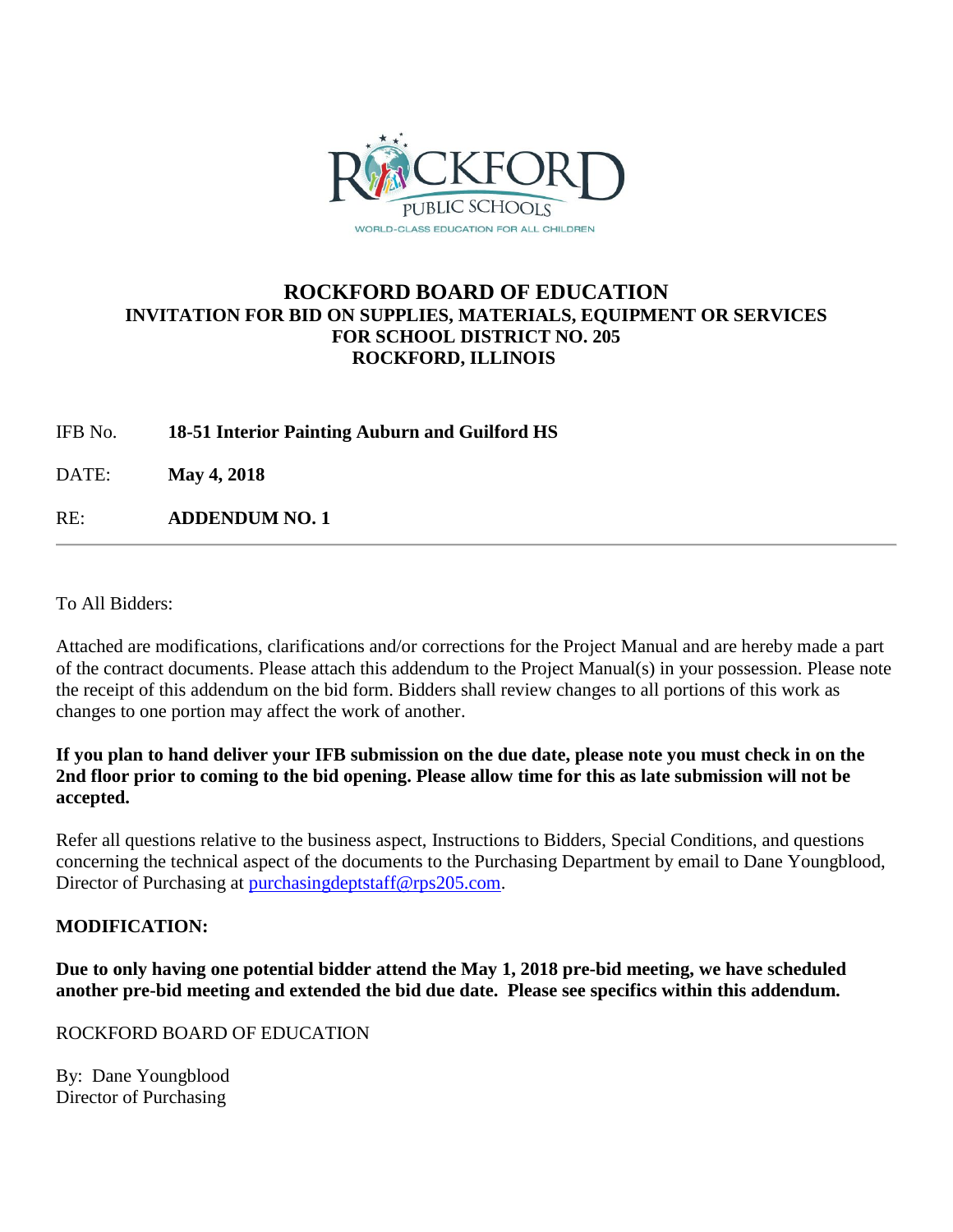

# **ADDENDUM ONE**

- TO: ALL BIDDERS
- DATE: May 4, 2018
- RE: ADDENDUM #1

CHANGES to Bidding Documents dated April 10, 2018

IFB No. 18-51 Painting at Guilford High School and Auburn High School (Project No. 1529PT-2018 Painting).

**BIDS DUE: 2:00 PM (CDST) on Thursday, May 24, 2018.**

**AN ADDITIONAL PRE-BID MEETING WILL BE CONDUCTED ON THURSDAY, MAY 10, 2018 AT 2:30 P.M. (CDST or CST), AT GUILFORD H.S., 5620 SPRING CREEK RD., ROCKFORD, IL 61114. MEET AT MAIN ENTRANCE DOOR "A". MEETING WILL THEN MOVE TO AUBURN H.S., 5110 AUBURN ST., ROCKFORD, IL 61101.**

### **\*\*Attendance at only one of the two pre-bid meetings is required to submit a bid.\*\***

Please attach this Addendum to the Specifications and Drawings for the referenced project. Take the changes to the Specifications and Drawings into consideration in preparing your Bid.

Bidders shall make note in writing on Bid Form that this Addendum has been taken into consideration. Failure to do so may be sufficient cause to reject the Bid.

# Rockford Public Schools By: Debbie Dimmick, AIA

The Addendum consists of 3 page(s), plus materials itemized herein.

## I. PRE-BID MEETING MINUTES

- 1. Debbie Dimmick, RPS Assistant Project Manager, read the Opening Statement, and passed around the Sign In Sheet, which is attached to this Addendum.
- 2. The format of the Bid Offer Form was reviewed; bidders to provide base bid for each school individually, and a combined base bid for both schools. There are two Alternates for each school. The Unit Prices and Allowances on the Bid Offer Form were also reviewed.
- 3. Debbie distributed maps to the contractors. After touring at Guilford HS, everyone will travel to Auburn HS for a walk-through.
- 4. The following questions were asked during the walk through at Guilford High School:
	- a. The Aerobics Room (aka Weight Room) was labeled as Room 220 with a sign at the door, but is not shown on the Door and Frame Schedule. Are the doors included? *Answer: Yes. The plan shows this room as #246, and it is included on the door schedule.*
	- b. Are the unit ventilators under the windows in the classrooms to be painted? *Answer: No.*
	- c. If any room has graphics on the walls, are they to be painted over? *Answer: Yes.*
- 5. The following questions were asked during the walk through at Auburn High School:

IFB No. 18-51  $ADDENDUM #1$  1 ROCKFORD PUBLIC SCHOOLS ROCKFORD, ILLINOIS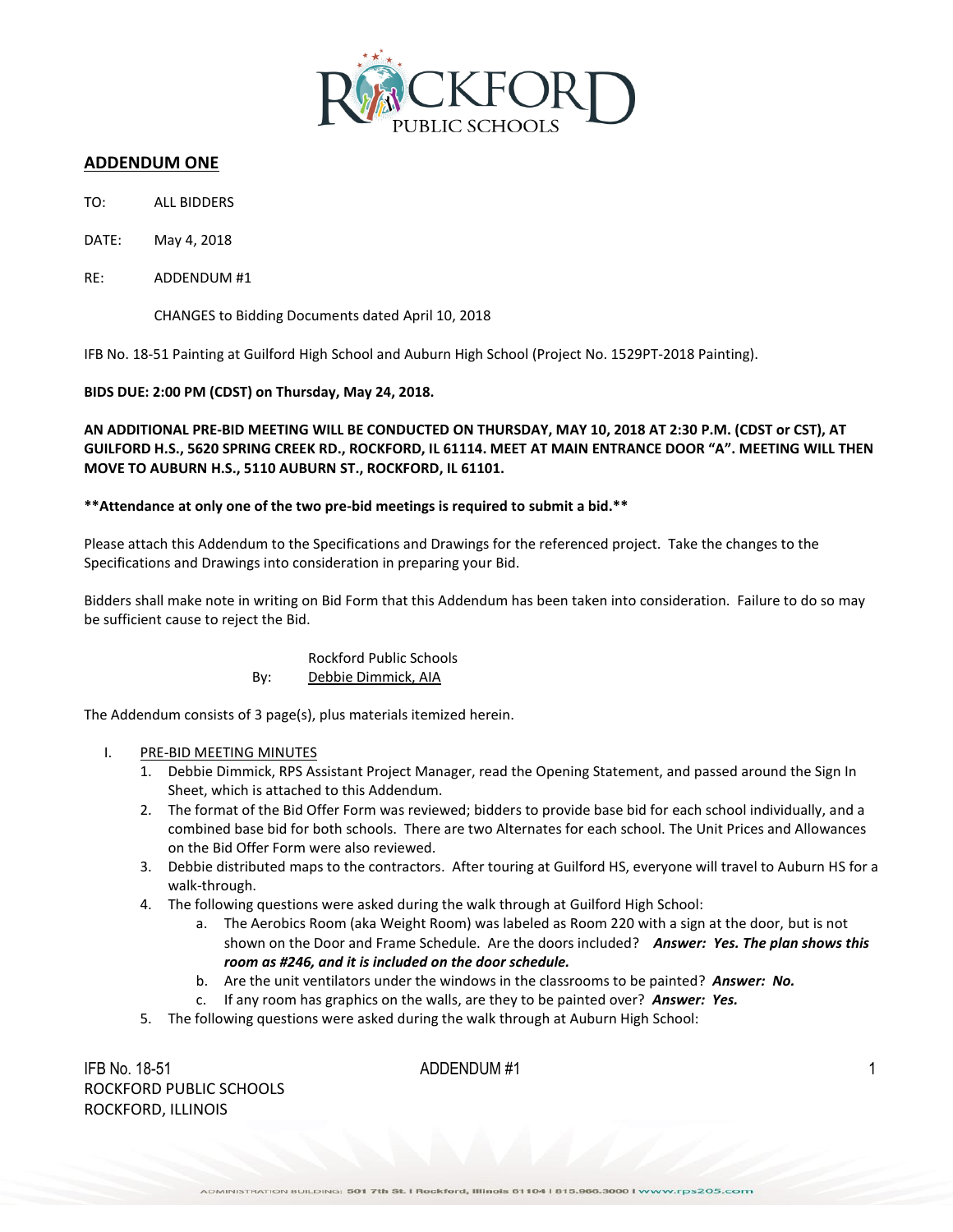- a. If any room has graphics on the walls, are they to be painted over? *Answer: Yes.*
- b. In Band Room 163, there are multiple door/window frames into adjacent rooms on the south wall. Are they all to be painted? *Answer: Yes. Each of those small rooms have individual room numbers, and they appear on the door schedule.*
- c. In Band Room 163, there are existing sound panels on the walls. Will they remain? *Answer: Yes.*

END OF ADDENDUM #1

 $\Delta$ IFB No. 18-51  $\Delta$  2 ROCKFORD PUBLIC SCHOOLS ROCKFORD, ILLINOIS